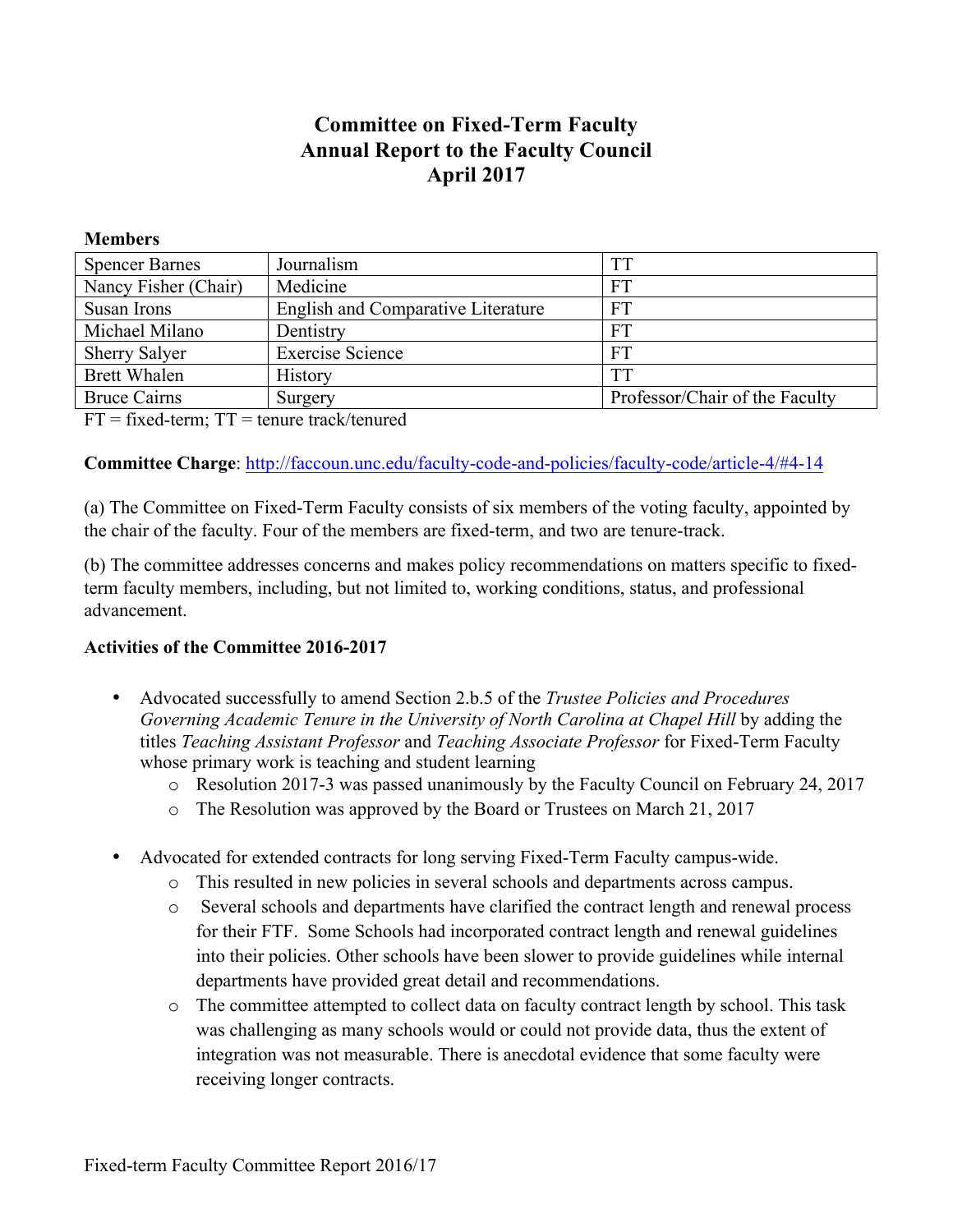- o An impediment to follow up on advancing contract length was the availability of data. The Committee on the Status of Women, the Community and Diversity Committee and the Faculty Welfare Committee requested help in mining and analysis of such data.
- Continued to disseminate and fine tune the list of Best Practices related to Fixed-Term Faculty ([http://faccoun.unc.edu/committees-2/appointed-committees/fixed-term-faculty](http://faccoun.unc.edu/committees-2/appointed-committees/fixed-term-faculty-committee/committees-recommended-best-practices-related-to-fixed-term-faculty/)[committee/committees-recommended-best-practices-related-to-fixed-term-faculty/](http://faccoun.unc.edu/committees-2/appointed-committees/fixed-term-faculty-committee/committees-recommended-best-practices-related-to-fixed-term-faculty/) HYPERLINK "http://faccoun.unc.edu/committees-2/appointed-committees/fixed-term-facultycommittee/committees-recommended-best-practices-related-to-fixed-term-faculty/)" ). These recommendations were passed to the Chair of the Faculty for potential policy consideration. The updated list is appended below.

Collectively, these activities are leading to increased awareness of the professional status of FTF university-wide.

The committee would like to acknowledge the support of the Chair of the Faculty, Bruce Cairns and the Dean of the College of Arts and Science, Kevin Guskiewicz.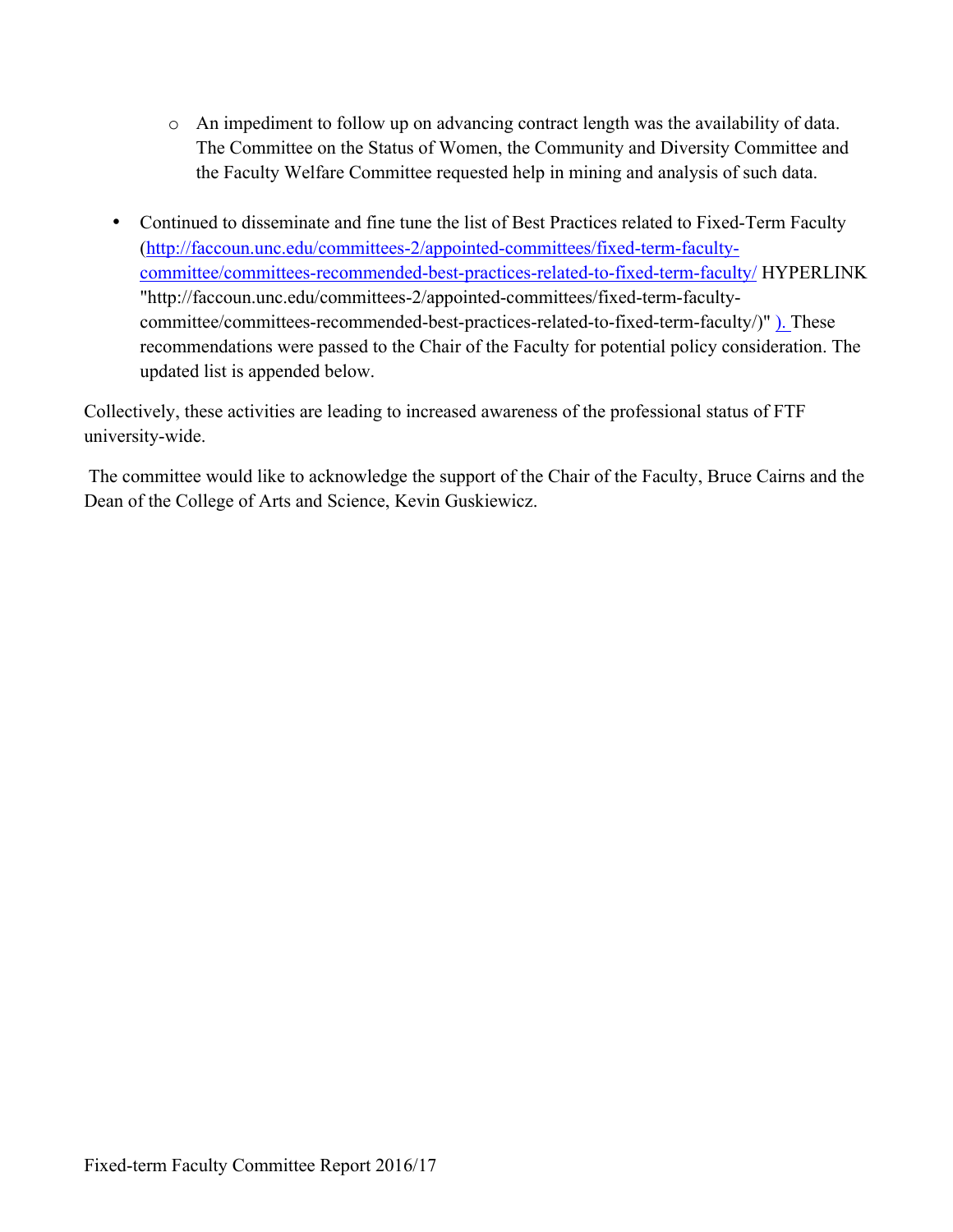#### **Best Practices to Ensure the Professional Success of Fixed Term Faculty at UNC**

The Committee on Fixed-Term Faculty recommends the following "best practices" for the employment and professional support of full-time Fixed-Term Faculty at UNC-Chapel Hill. These recommendations come from an extensive survey of UNC Fixed-Term Faculty as well as practices from other universities.

1. **LENGTH OF CONTRACT** When an appointment with fixed-term fills an ongoing role in the appointing unit's academic program, employment contracts should be longer than one year. Thus, except in unusual circumstances, the following guidelines should be observed.

| <b>Years of Service to the University</b>             | <b>Contract Length</b> |
|-------------------------------------------------------|------------------------|
| $\leq$ 1 year                                         | l year                 |
| $1 - 5$ years                                         | 3 years                |
| > 5 years or Associate/Full Professor level   5 years |                        |

- 2. **NON-RENEWAL NOTICE** Decisions not to renew the appointments of Fixed-Term Faculty should be made with adequate notice, at least six months prior to the end of the first year's appointment. Except in cases of urgent financial contingency, notice in advance of nonrenewal should progressively increase to twelve months. Individuals with appointments that fill an ongoing role in the unit whose contracts are not to be renewed should have access to an expedited process of review, so that a final decision can be made in a timely and responsible manner.
- 3. **CLEAR PROFESSIONAL PROGRESSION** Academic units should have a clear career ladder system for full-time (>75% FTE) fixed-term positions, and appointments should be made with predictable ranks and titles. This document should be updated and revised every five years. Criteria should include responsibilities for teaching, service and scholarship (e.g., scholarship of education, scholarship of application, scholarship of discovery).
- 4. **COMMUNICATION** Standards and criteria for reappointment and progression in rank should be written and widely distributed to both full-time Fixed-Term Faculty and those who perform the evaluations and make recommendations and decisions. The process of reappointment should be communicated to individuals who are offered a fixed-term appointment. At the point of inception, it should be made clear if a career ladder system is in place in the unit and whether or not its benefits might extend to the position. Individuals under consideration for reappointment should be given an opportunity to prepare evaluation dossiers and make a case for their continued participation in the appointing unit's academic program.
- **5. CAREER DEVELOPMENT RESOURCES AND OPPORTUNITIES** Fixed-Term Faculty members should be mentored and should receive regular feedback (at minimum yearly) on their performance, as well as the support necessary to advance their careers. They should be supported, including access to training, competitive leaves, internal grants and awards, and travel funds.